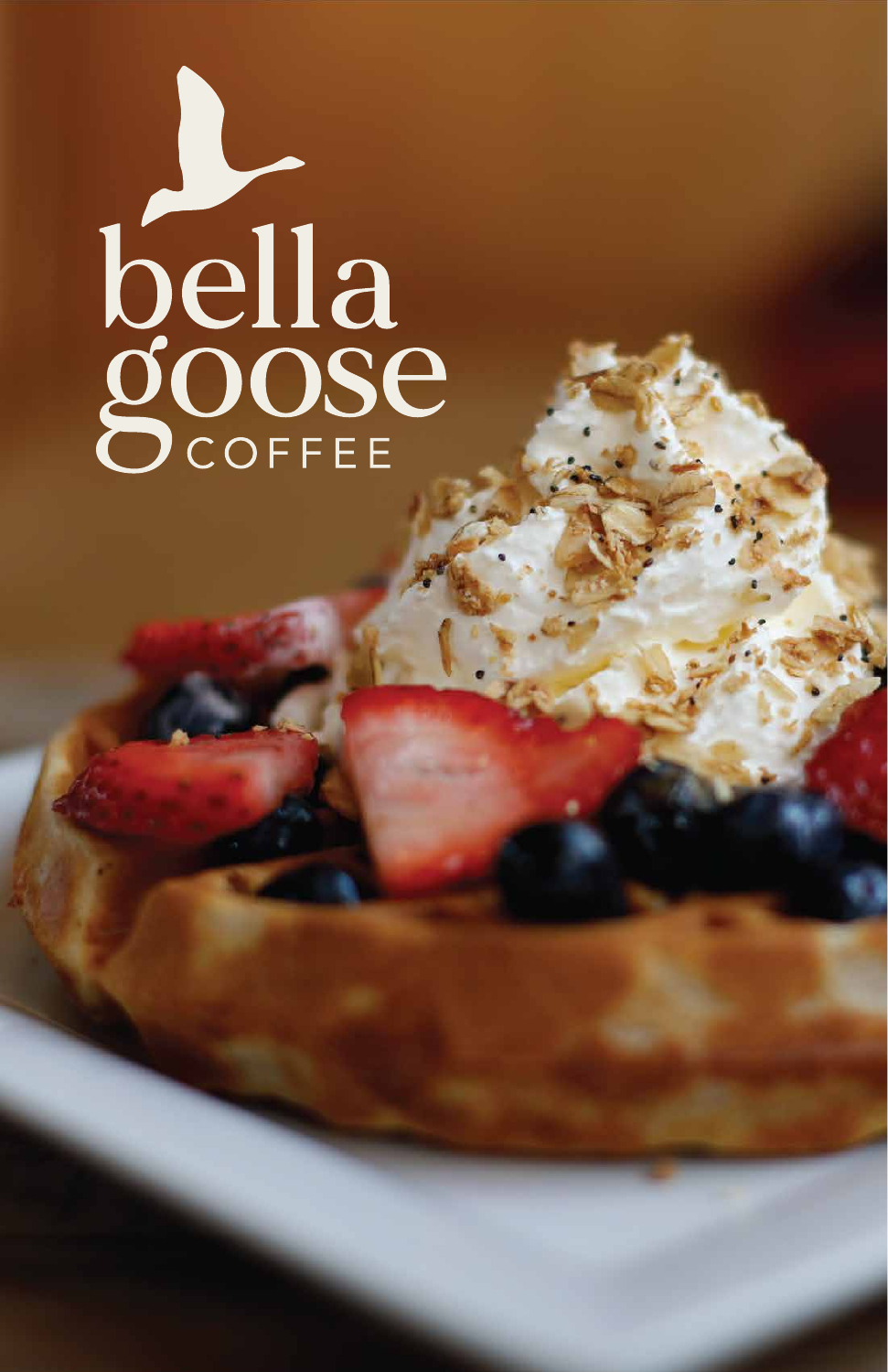# DRINK

# **ESPRESSO**

Made with Sassy Cow Wisconsin Milk

| <b>Espresso</b> | 2.25     |
|-----------------|----------|
| Macchiato       | 2.75     |
| Americano       | 2.75     |
| Cappuccino      | 3        |
| Cortado         | 3        |
| Latte           | 4 / 4.75 |
| Breve           | 4.75     |

# **HOUSEMADE SYRUPS**

Caramel, Vanilla Bean, Mocha, Mint, Lavender, Local Raw Honey +.50

# **MILK OPTIONS**

Whole / Skim Almond & Oat +.75

# **COFFEE**

Freshly Roasted in House

| <b>House Brew</b>  | 3.00 / 3.75 |
|--------------------|-------------|
| <b>Red Eye</b>     | 4           |
| <b>Cold Brew</b>   | 4.5 / 5     |
| <b>Bulletproof</b> | 4.5         |

# **TRADEMARK LATTES**

| <b>Salted Caramel</b><br>Latte | 4.75 / 5.5 |
|--------------------------------|------------|
| Lavender<br>Mocha              | 4.5 / 5.25 |
| Lavender<br>Mint Latte         | 4.5 / 5.25 |
| Vanilla<br><b>Bean Latte</b>   | 4.5 / 5.25 |
| Honey<br>Cinnamon Latte        | 4.5 / 5.25 |

# **NOT COFFEE**

Seasonal Selection

Hot Chocolate 4 / 4.75

# **SMOOTHIE**

No Dairy or Added Sugar

**Banana Berry**  $6.75$ Strawberry, Blueberry, Banana, Fresh Pressed Orange Juice

 $6.75$ **Tropical Berry** 

Pineapple, Strawberry, Banana, Fresh Pressed Orange Juice

# **FRESH JUICE**

Seasonal Selection

Loose Leaf  $3 / 3.75$ Hot or Iced

- House Blend

TEA

- Organic Black Yuunan
- Jasmine Green
- Earl Grey
- Pomegranate White

### $4.5 / 5.25$ Chai Tea

 $4.75 / 5.75$ Vanilla Matcha Green tea matcha latte handcrafted with house-made vanilla syrup

### 5 **Orange Juice** Unpasteurized fresh orange juice

Cold Pressed & Bottled by Juiced in Milwaukee, WI

Lean & Clean  $4.5$ Kale, Cucumber, Apple, Lime, Ginger

 $4.5$ Super Destroyer Beet, Carrot, Apple, Lemon

 $4.5$ Eternal Life Pineapple, Orange, Ginger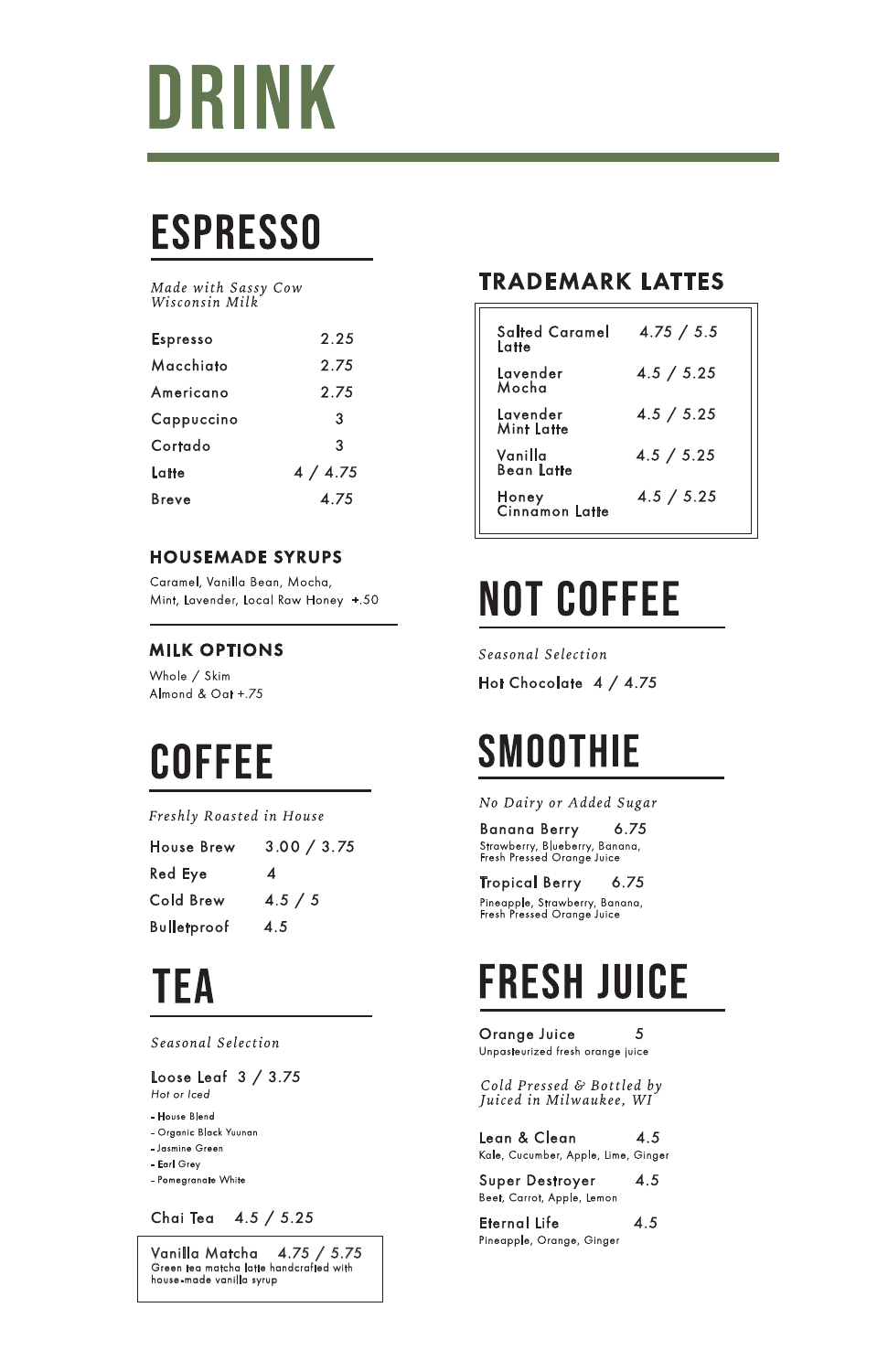Biscuits & Gravy 9 Freshly baked buttermilk biscuits topped with our housemade sausage gravy.

# **OATS**

# BREAKFAST SAMMIES

# WAFFLES

### Bella Goose Classic 12

Made to order spelt waffle topped with fresh strawberries, blueberries, toasted pecans, homemade granola, organic maple syrup, & fresh whipped cream.

### Lemon Blueberry Waffle 11

Made to order spelt waffle topped with fresh blueberries, bright lemon drizzle glaze, and powdered sugar.

Chocolate Covered Strawberry Waffle 12

Yogurt Parfait 5 Honey vanilla greek yogurt with our housemade granola.

Made to order spelt and chocolate waffle topped with fresh strawberries, fresh whipped cream, and drizzled in our house-made chocolate sauce.

Build Your Own Waffle 12 Made to order spelt waffle with organic maple syrup, topped with your choice of three of the following:

- Fresh Strawberries
- Blueberries
- Toasted Pecans
- Homemade Granola
- Fresh Wisconsin Whipped Cream
- Housemade Chocolate Sauce - Powdered Sugar

*Add fresh strawberries & blueberries for +1.50*

Trademark Scone 4.5 Assorted flavors change daily *All flavors are GF*

Granola & Milk 4 Housemade granola with your choice of milk.

Buttermilk Biscuit 3 With choice of honey butter or cream cheese chive spread

*+.50 for oat / almond*

*Gluten Sensitive Available +\$2*

# TOAST

Sweet Breads 3 Assorted flavors change daily

# EGGS

Dee's Oatmeal 2 Cookie

### Sausage & Egg Breakfast Wrap 9 Local breakfast sausage wrapped with

eggs and cheddar cheese in a grilled tortilla.

A LA CART





### Vegan Roasted Carrot Avocado Toast 10

Housemade roasted carrot hummus, alfalfa sprouts, avocado sauce, fresh orange and spiced chickpeas served on toasted vegan harvest bread. *\*Contains nuts* Add a fried egg for +1.50

*Fresh breads from local partner, Great Harvest Bread Company*

### Feta Spinach Sammie 6.5

Breakfast sandwich with baked egg, fresh spinach, cucumbers, housemade whipped feta cheese and sprinkled in cayenne pepper, served on our housemade buttermilk biscuit.

### Cheddar Bacon Sammie 7

EAT *Monday-Thursdays 7am-2pm*

Breakfast sandwich with baked egg, cheddar cheese, two strips of crispy bacon, and spicy pepper jelly, served on our housemade buttermilk biscuit.

Biscuit Cinnamon Roll 4.5 Topped with housemade cream cheese frosting

The Brady 2.5 DF & GF Chocolate Chip Cookie

# BAKERY CASE *Serving until we sell out each day*

Protein Bites Oats, Flax seeds, Natural Peanut Butter, Local Raw Honey, DF/GF chocolate chips

1 for 1.75 3 for 4.5 Dozen for 15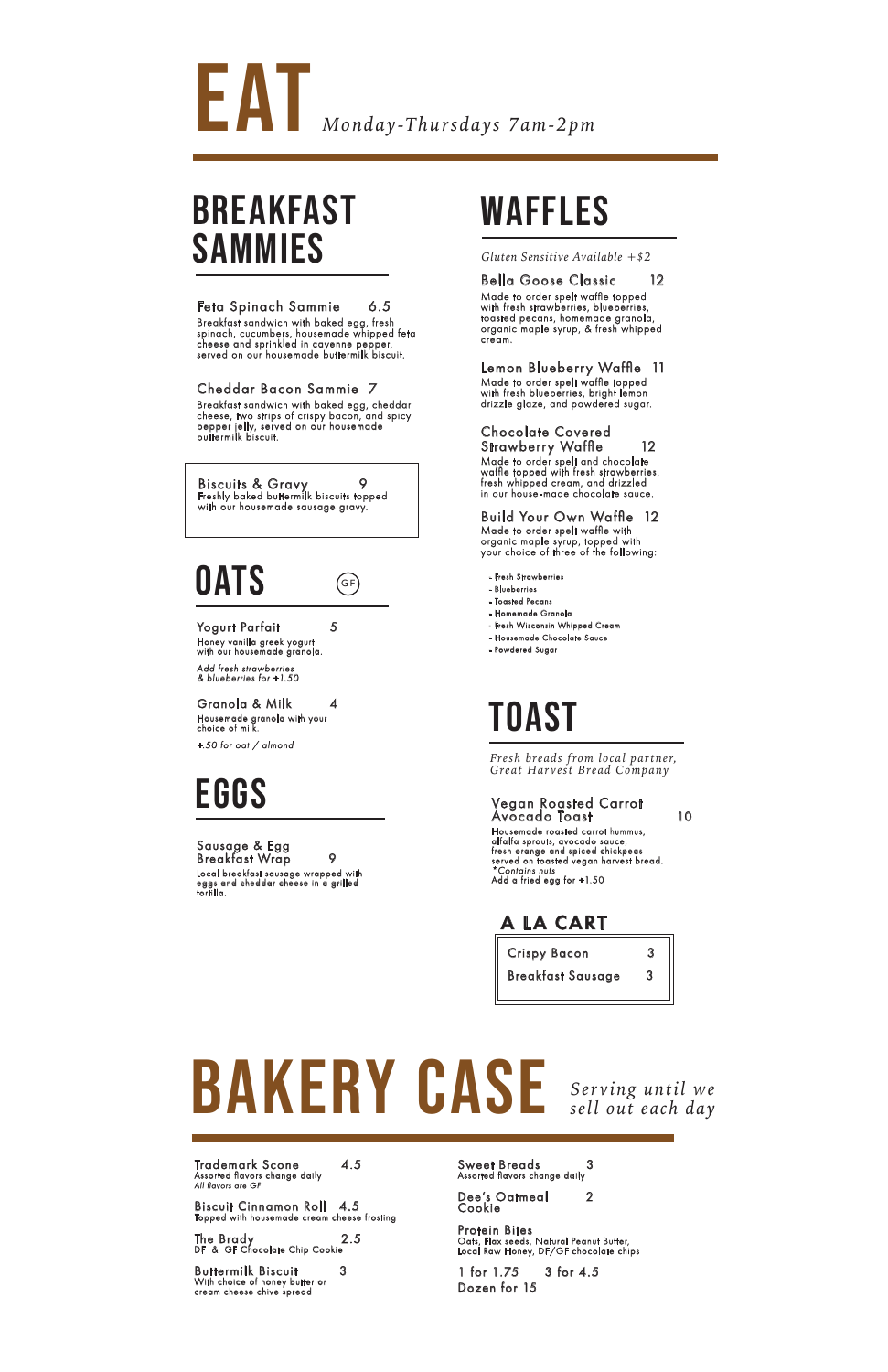Trademark Scone 4.5 Assorted flavors change daily *All flavors are GF*

Biscuit Cinnamon Roll 4.5 Topped with housemade cream cheese frosting Dee's Oatmeal 2 Cookie

The Brady 2.5 DF & GF Chocolate Chip Cookie

Buttermilk Biscuit 3 With choice of honey butter or cream cheese chive spread

Biscuits & Gravy 9 Freshly baked buttermilk biscuits topped with our housemade sausage gravy.

> Sweet Breads 3 Assorted flavors change daily

Protein Bites Oats, Flax seeds, Natural Peanut Butter, Local Raw Honey, DF/GF chocolate chips

1 for 1.75 3 for 4.5 Dozen for 15

Farmer's Benny 12 Open faced buttermilk biscuit topped with crispy bacon, two eggs over medium, and housemade sausage gravy.

# BISCUITS

# WAFFLES

*Weekend Menu Friday, Saturday & Sundays until 2pm*

### Bella Goose Classic 12 Made to order spelt waffle topped

Yogurt Parfait 5 Honey vanilla greek yogurt with our housemade granola.

with fresh strawberries, blueberries, toasted pecans, homemade granola, organic maple syrup, & fresh whipped cream.

# BAKERY CASE *Serving until we sell out each day*

Lemon Blueberry Waffle 11

### Sausage & Egg Breakfast Wrap 9

Made to order spelt waffle topped with fresh blueberries, bright lemon drizzle glaze, and powdered sugar.

### Chocolate Covered Strawberry Waffle 12

Made to order spelt and chocolate waffle topped with fresh strawberries, fresh whipped cream, and drizzled in our house-made chocolate sauce.

| Side of Potatoes<br>Cooked in a Rosemary Garlic Oil | з |  |
|-----------------------------------------------------|---|--|
|                                                     |   |  |
| Two Eggs                                            | 3 |  |

Build Your Own Waffle 12 Made to order spelt waffle with organic maple syrup, topped with your choice of three of the following:

- Fresh Strawberries
- Blueberries
- Toasted Pecans
- Homemade Granola
- Fresh Wisconsin Whipped Cream
- Housemade Chocolate Sauce - Powdered Sugar

*Add fresh strawberries & blueberries for +1.50*

Granola & Milk 4 Housemade granola with your choice of milk.

*+.50 for oat / almond*

*Gluten Sensitive Available +\$2*

# TOAST

EAT

# EGGS

### Sunrise Plate 11

Two eggs your way, two slices of local crispy bacon or one local sausage patty, housemade red russet breakfast potatoes, served with a 16 oz house brew.

Local breakfast sausage wrapped with eggs and cheddar cheese in a grilled tortilla.

### Veggie Bowl 11

| <b>Aeddie DOMI</b>                     | . . |
|----------------------------------------|-----|
| Red russet potatoes seasoned with      |     |
| rosemary & garlic, tomatoes, spinach,  |     |
| mushrooms, broccoli, two eggs your way |     |
| and topped with house-made vegan       |     |
| avocado sauce.                         |     |

## A LA CART

| Fried or Scrambled       |   |
|--------------------------|---|
| <b>Crispy Bacon</b>      | 3 |
| <b>Breakfast Sausage</b> | 3 |

G F

# **OATS**

### Vegan Roasted Carrot Avocado Toast 10

Housemade roasted carrot hummus, alfalfa sprouts, avocado sauce, fresh orange and spiced chickpeas served on toasted vegan harvest bread. *\*Contains nuts* Add a fried egg for +1.50

*Fresh breads from local partner, Great Harvest Bread Company*

### XL Feta Spinach Sammie 6.5

Breakfast sandwich with baked egg, fresh spinach, cucumbers, housemade whipped feta cheese and sprinkled in cayenne pepper, served on our housemade buttermilk biscuit.

### XL Cheddar Bacon Sammie 7

Breakfast sandwich with baked egg, cheddar cheese, two strips of crispy bacon, and spicy pepper jelly, served on our housemade buttermilk biscuit.